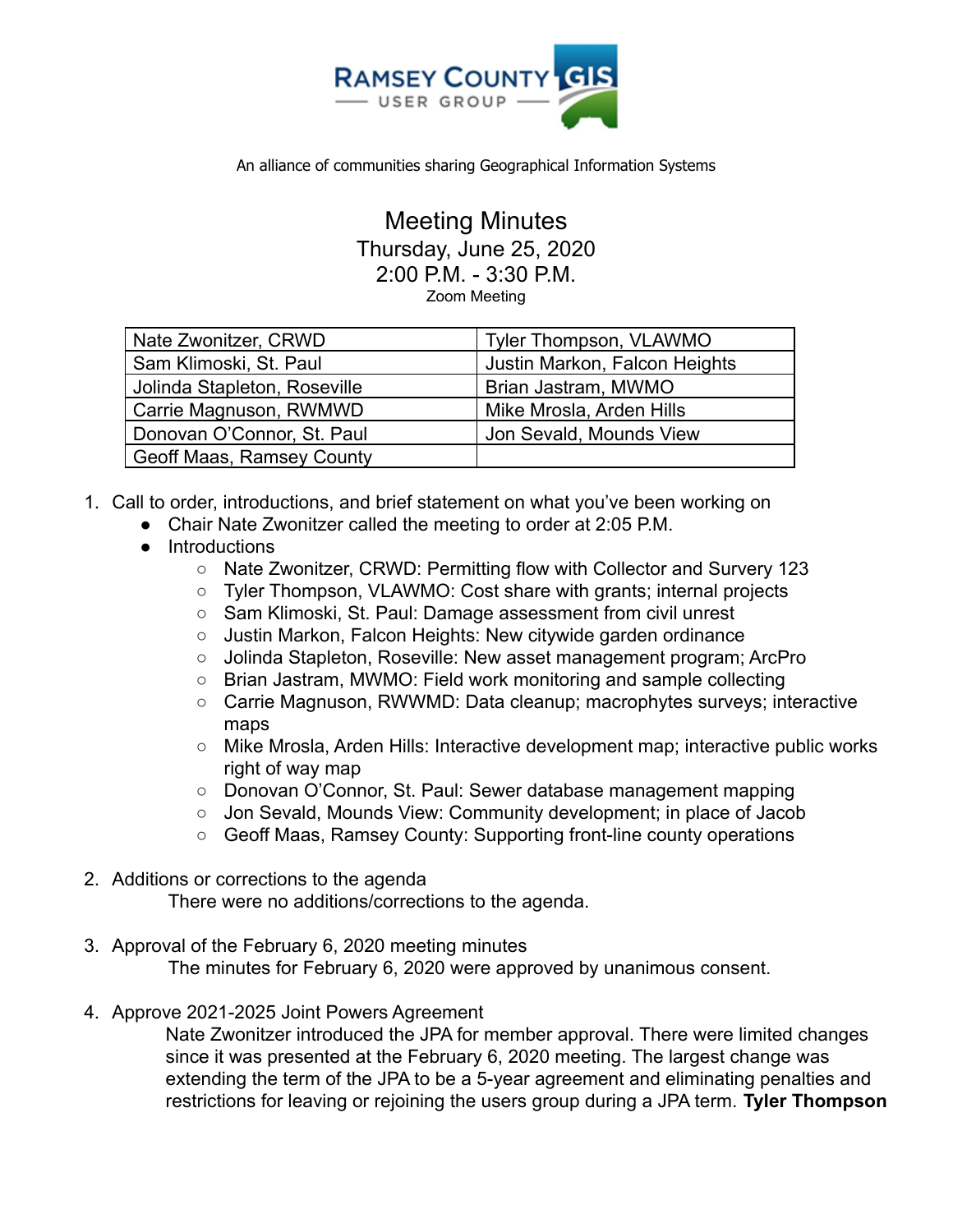

An alliance of communities sharing Geographical Information Systems

**moved, Carrie Magnuson seconded to approve the 2021-2025 Ramsey County GIS User Group JPA and authorize the Chair to execute agreements with member organizations; motion passed unanimously.**

## 5. Ramsey County update

Geoff Maas provided updates on numerous topics

- Nearmap
	- Planned extension of the contract to July 31, 2021
	- Request commitment of \$14,636.30 from RCGISUG, based on number of seats being used
	- Geoff is requesting a 40-day testing window in late summer to try out new tools that could be part of a new contract starting in 2021.
- Ramsey Unified Imagery Program
	- Strategic plan for imagery resources, used across County and User Group
	- Pushed to late summer
- UG-RC JPA
	- Current JPA from 1998 and is outdated
	- New document needed to reflect current relationship
	- Will need County Board approval
	- Goal to have implemented by end of 2020
- Plat Maps
	- All county plat maps are available on the Land Survey Services page
	- Over 4,000 scanned documents
	- Online images are for reference only and are not legal documents
- Food Access Maps
	- Created a web map of over 300 sites
	- Information is available in multiple languages
	- Goal is to make the map permanent
	- Medical access map up next
- Metro Stormwater
	- Going to reconvene steering group at a later date
	- Possible pilot within Ramsey County in 2021
- 6. Approve NearMap license contribution

Referencing the discussion in the Ramsey County update, members agreed to a contribution for the one-year contract extension with NearMap. **Jolinda Stapleton moved, Sam Klimoski seconded to approve payment to Ramsey County of up to \$14,636.30 for the RCGISUG portion of the annual NearMap subscription; motion passed unanimously.** Nate Zwonitzer will draft a letter of commitment to send to the County.